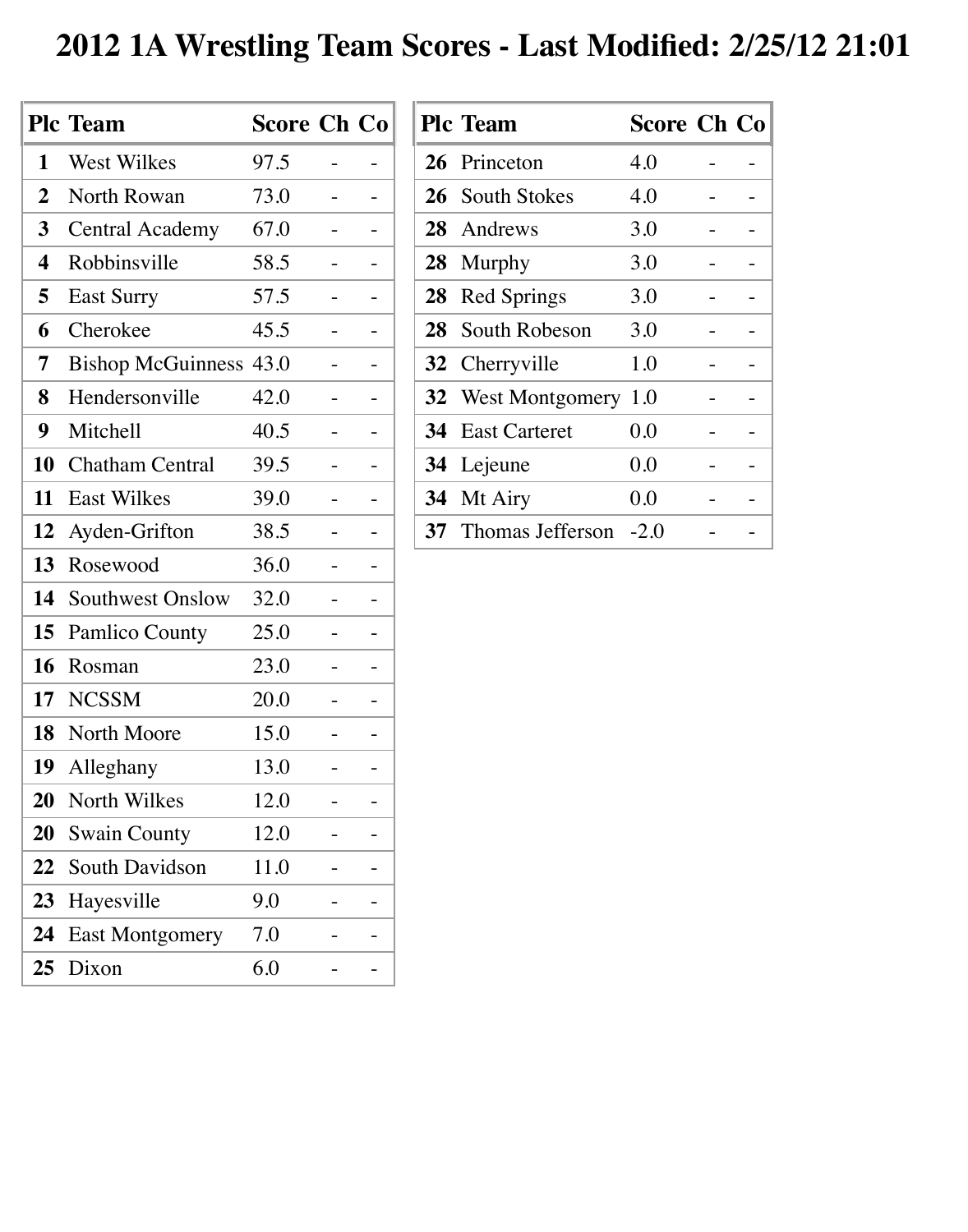## **2012 2A Wrestling Team Scores - Last Modified: 2/25/12 21:07**

|                | <b>Plc Team</b>        | <b>Score Ch Co</b> |  |
|----------------|------------------------|--------------------|--|
| 1              | Trinity                | 122.0              |  |
| $\overline{2}$ | Croatan                | 99.0               |  |
| $\mathbf{3}$   | <b>North Surry</b>     | 92.0               |  |
| 4              | Piedmont               | 86.5               |  |
| 5              | <b>Newton Conover</b>  | 80.0               |  |
| 6              | Andrews - T.W.         | 75.0               |  |
| 7              | North Henderson        | 73.5               |  |
| 8              | Wheatmore              | 66.0               |  |
| 9              | Owen                   | 51.0               |  |
| 10             | West Lincoln           | 46.0               |  |
| 11             | Ashe County            | 45.0               |  |
| 12             | Maiden                 | 43.5               |  |
| 13             | First Flight           | 38.0               |  |
| 14             | Cuthbertson            | 33.0               |  |
| 15             | <b>Surry Central</b>   | 32.0               |  |
| 16             | <b>Bandys</b>          | 31.5               |  |
| 17             | Eastern Randolph 31.0  |                    |  |
| 17             | North Pitt             | 31.0               |  |
| 17             | Randleman              | 31.0               |  |
| 20             | North Johnston         | 30.0               |  |
| 20             | West Caldwell          | 30.0               |  |
| <u>22</u>      | Pisgah                 | 29.5               |  |
| 23             | Chase                  | 28.0               |  |
| 24             | Thomasville            | 27.5               |  |
| 25             | <b>East Rutherford</b> | 26.5               |  |

| <b>Plc Team</b>         |      |                                                 |                    |
|-------------------------|------|-------------------------------------------------|--------------------|
| Durham S of A           | 25.0 |                                                 |                    |
| <b>East Burke</b>       | 25.0 |                                                 |                    |
| Forbush                 | 24.0 |                                                 |                    |
| <b>East Davidson</b>    | 20.0 |                                                 |                    |
| <b>Central Davidson</b> | 19.5 |                                                 |                    |
| <b>West Davidson</b>    | 18.0 |                                                 |                    |
| <b>Polk County</b>      | 17.0 |                                                 |                    |
| <b>West Stokes</b>      | 17.0 |                                                 |                    |
| <b>Corinth Holders</b>  | 16.0 |                                                 |                    |
| Lexington               | 16.0 |                                                 |                    |
| Beddingfield            | 15.0 |                                                 | Ξ.                 |
| Salisbury               | 15.0 |                                                 |                    |
| Carrboro                | 14.0 |                                                 |                    |
| <b>East Lincoln</b>     | 14.0 |                                                 |                    |
| <b>West Stanly</b>      | 14.0 |                                                 |                    |
| Carver                  | 13.0 |                                                 |                    |
|                         |      |                                                 |                    |
| Tarboro                 | 9.0  |                                                 |                    |
| <b>B</b> revard         | 8.0  |                                                 |                    |
|                         |      |                                                 |                    |
| South Lenoir            | 7.0  |                                                 |                    |
| <b>Bunker Hill</b>      | 6.0  |                                                 |                    |
| Starmount               | 6.0  |                                                 |                    |
| 49<br>South Iredell     | 5.0  |                                                 |                    |
| 50<br>Louisburg         | 4.0  |                                                 |                    |
|                         |      | 42 Providence Grove 11.0<br>North Brunswick 7.5 | <b>Score Ch Co</b> |

|    | <b>Plc Team</b>          | <b>Score Ch Co</b> |  |
|----|--------------------------|--------------------|--|
| 50 | North Lincoln            | 4.0                |  |
| 52 | Graham                   | 3.0                |  |
| 52 | South Granville          | 3.0                |  |
| 52 | Swansboro                | 3.0                |  |
| 52 | Topsail                  | 3.0                |  |
| 56 | Clinton                  | 2.5                |  |
| 57 | Northeastern             | 2.0                |  |
| 57 | St. Pauls                | 2.0                |  |
| 59 | Reidsville Senior        | 1.0                |  |
| 60 | <b>Bartlett Yancey</b>   | 0.0                |  |
| 60 | Cedar Ridge              | 0.0                |  |
| 60 | Cummings                 | 0.0                |  |
| 60 | <b>Granville Central</b> | 0.0                |  |
| 60 | Holmes                   | 0.0                |  |
| 60 | <b>North Stanly</b>      | 0.0                |  |
| 60 | Northside                | 0.0                |  |
| 60 | Northwood                | 0.0                |  |
| 60 | Richlands                | 0.0                |  |
| 60 | <b>Wilkes Central</b>    | 0.0                |  |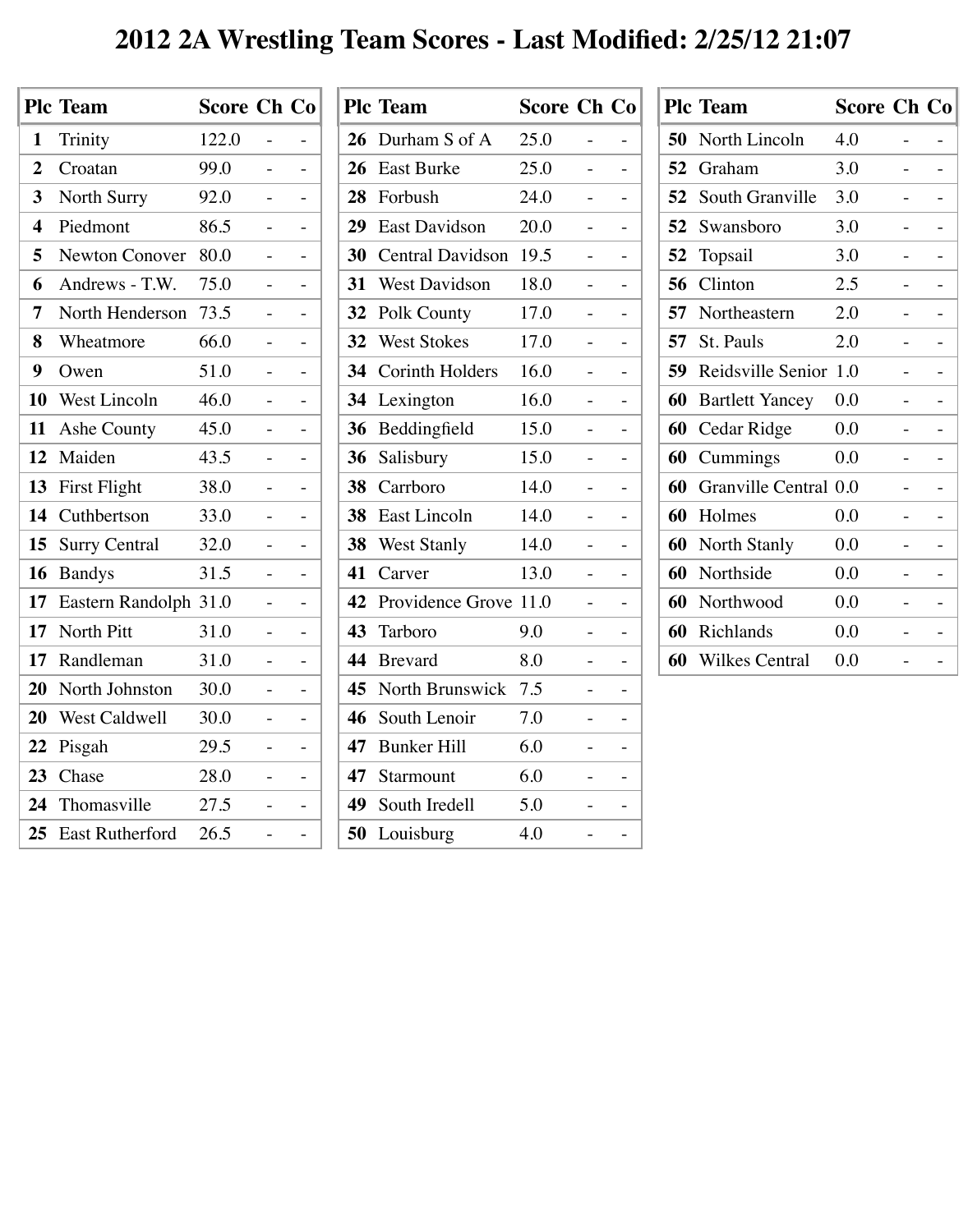## **2012 3A Wrestling Team Scores - Last Modified: 2/29/12 7:12 AM**

<u> 1980 - Johann Barbara, martxa alemaniar a</u>

| <b>Plc Team</b>         | Score Ch Co |                                                   |            | <b>Plc Team</b>            |      | Score Ch Co                     |               | <b>Plc Team</b>                 | Score Ch Co |                          |                                         | <b>Plc Team</b>          |         | Score Ch Co |
|-------------------------|-------------|---------------------------------------------------|------------|----------------------------|------|---------------------------------|---------------|---------------------------------|-------------|--------------------------|-----------------------------------------|--------------------------|---------|-------------|
| 1 Orange                | 115.0       | $\equiv$                                          | $\sim$     | 26 Rutherford.-Spin.       | 23.5 | $\equiv$                        | $\sim$        | 51 D.H. Conley                  | 5.0         | $\sim$                   | $\sim$                                  | 69 Marvin Ridge          | 0.0     |             |
| 2 Union Pines           | 75.5        | $\equiv$                                          | $\sim$     | 27 Nash Central            | 23.0 | $\equiv$                        | $\sim$        | <b>52</b> Grays Creek           | 4.0         | $\sim$                   | $\sim$ $-$                              | 69 Northern Guilford 0.0 |         |             |
| Northeast Guilford 67.0 |             | $\frac{1}{2}$ and $\frac{1}{2}$ and $\frac{1}{2}$ |            | 28 Hickory Ridge           | 22.0 | $\equiv$                        | $\sim$        | <b>52</b> Hibriten              | 4.0         | $\sim$                   | $\sim 100$                              | 69 South Central         | 0.0     |             |
| Robinson - Jay M. 66.5  |             | $\sim$                                            | $\sim$     | 28 Southern Nash           | 22.0 | $\equiv$ .                      | $\sim$        | <b>52</b> Hunter Huss           | 4.0         | $\sim$                   | $\sim 100$                              | 69 Southern Guilford 0.0 |         |             |
| Ashbrook                | 54.5        | ÷.                                                | $\sim$     | 30 Concord                 | 19.0 | $\equiv$                        | $\equiv$      | 55 BPO Academy                  | 3.0         | $\sim$                   |                                         | 69 Triton                | 0.0     |             |
| <b>South Brunswick</b>  | 53.5        | $\equiv$                                          | $\sim$     | 30 Forestview              | 19.0 | ÷,                              | $\equiv$      | 55 Chapel Hill                  | 3.0         | $\blacksquare$           | $\sim$ $-$                              | 69 Washington            | $0.0\,$ |             |
| North Gaston            | 52.5        | $\sim$                                            | $\sim$     | 30 West Carteret           | 19.0 | $\sim$                          | $\equiv$      | 55 West Craven                  | 3.0         | $\sim$                   | $\mathcal{L}^{\text{max}}_{\text{max}}$ | 69 Weddington            | 0.0     |             |
| <b>Cardinal Gibbons</b> | 52.0        | $\frac{1}{2}$                                     | $\sim$     | 30 West Iredell            | 19.0 | $\overline{\phantom{a}}$        | $\sim$        | 55 White Oak                    | 3.0         | $\equiv$                 | $\alpha_{\rm c}$ and $\alpha_{\rm c}$   | 83 Westover              | $-3.0$  |             |
| 9 Havelock              | 49.0        | $\equiv$                                          | $\sim$ $-$ | 34 Mt Pleasant             | 18.0 | $\equiv$                        | $\sim$        | 59 Aycock                       | 2.0         | $\equiv$                 | $\sim$                                  |                          |         |             |
| 10 Enka                 | 46.0        | $\frac{1}{2}$                                     | $\sim$     | 35 North Iredell           | 17.0 | $\equiv$ .                      | $\sim$        | 59 Burns                        | 2.0         | $\sim$                   | $\overline{\phantom{a}}$                |                          |         |             |
| 11 Jacksonville         | 43.5        | $\blacksquare$                                    | $\sim$     | <b>36</b> Currituck County | 16.0 | $\overline{\phantom{a}}$        | $\sim$        | <b>59</b> Carson - Jesse        | 2.0         | $\sim$                   |                                         |                          |         |             |
| 12 Asheboro             | 42.0        | $\equiv$                                          | $\sim$     | 37 West Rowan              | 15.0 | $\equiv$                        | $\sim$        | <b>59</b> Douglas Byrd          | 2.0         | $\sim$                   |                                         |                          |         |             |
| 12 SW Randolph          | 42.0        | $\equiv$                                          | $\sim$     | <b>38</b> Southern Vance   | 14.0 | $\sim$                          | $\equiv$      | 59 Fike                         | 2.0         |                          |                                         |                          |         |             |
| 14 Morehead             | 41.5        | $\equiv$                                          | $\sim$     | <b>38</b> Western Harnett  | 14.0 | $\equiv$                        | $\sim$        | <b>59</b> Ledford Senior        | 2.0         | $\overline{\phantom{a}}$ |                                         |                          |         |             |
| 15 Rocky Mount          | 41.0        | $\equiv$                                          | $\sim$     | 40 Clyde A. Erwin          | 13.0 | $\equiv$                        | $\frac{1}{2}$ | 59 Overhills                    | 2.0         |                          |                                         |                          |         |             |
| 16 St. Stephens         | 40.0        | $\equiv$                                          | $\sim$     | 41 Brown - AL              | 12.0 | $\blacksquare$                  | $\sim$        | <b>59</b> Rockingham County 2.0 |             |                          |                                         |                          |         |             |
| 17 Fred T Foard         | 39.0        |                                                   |            | 41 Patton                  | 12.0 |                                 |               | <b>67</b> North Buncombe        | 1.0         |                          |                                         |                          |         |             |
| 18 Williams             | 35.0        | ÷                                                 | $\equiv$   | 43 Kings Mountain          | 11.0 | $\blacksquare$                  | $\sim$        | <b>67</b> Northern Vance        | 1.0         |                          |                                         |                          |         |             |
| 19 Anson                | 33.0        | $\frac{1}{2}$                                     | $\sim$     | <b>43</b> South Rowan      | 11.0 | $\equiv$                        | $\sim$        | 69 Asheville                    | $0.0\,$     | $\blacksquare$           | $\sim$                                  |                          |         |             |
| 20 East Rowan           | 31.0        | $\overline{\phantom{0}}$                          | $\sim$     | 43 Western Alamance 11.0   |      | $\frac{1}{2}$ and $\frac{1}{2}$ | $\sim$        | 69 Cox Mill                     | $0.0\,$     | $\sim$                   |                                         |                          |         |             |
| 20 Hunt                 | 31.0        | $\equiv$                                          | $\sim$     | 46 Northern Nash           | 10.0 | $\sim$                          | $\sim$        | <b>69</b> Eastern Alamance      | 0.0         | $\overline{\phantom{a}}$ |                                         |                          |         |             |
| 22 Cleveland            | 26.0        | $\equiv$                                          | $\sim$     | 47 Freedom                 | 9.0  | $\frac{1}{2}$ and $\frac{1}{2}$ | $\sim$        | <b>69</b> Eastern Guilford      | $0.0\,$     | $\overline{\phantom{a}}$ |                                         |                          |         |             |
| 22 Statesville          | 26.0        | $\sim$                                            | $\sim$     | 47 West Brunswick          | 9.0  | $\sim$ .                        | $\sim$        | 69 Franklin                     | $0.0\,$     | $\equiv$                 |                                         |                          |         |             |
| 24 West Henderson       | 25.0        | $\sim$                                            | $\sim$     | 49 Charlotte Catholic 8.0  |      | $\sim 10^{-10}$                 | $\sim$        | <b>69</b> Hertford County       | $0.0\,$     | $\sim$                   |                                         |                          |         |             |
| 25 Southern Lee         | 24.0        | $\equiv$                                          | $\sim$     | 50 Parkwood                | 7.0  | $\sim$                          | $\sim$        | 69 JF Webb                      | $0.0\,$     | $\blacksquare$           | $\sim$                                  |                          |         |             |
|                         |             |                                                   |            |                            |      |                                 |               |                                 |             |                          |                                         |                          |         |             |